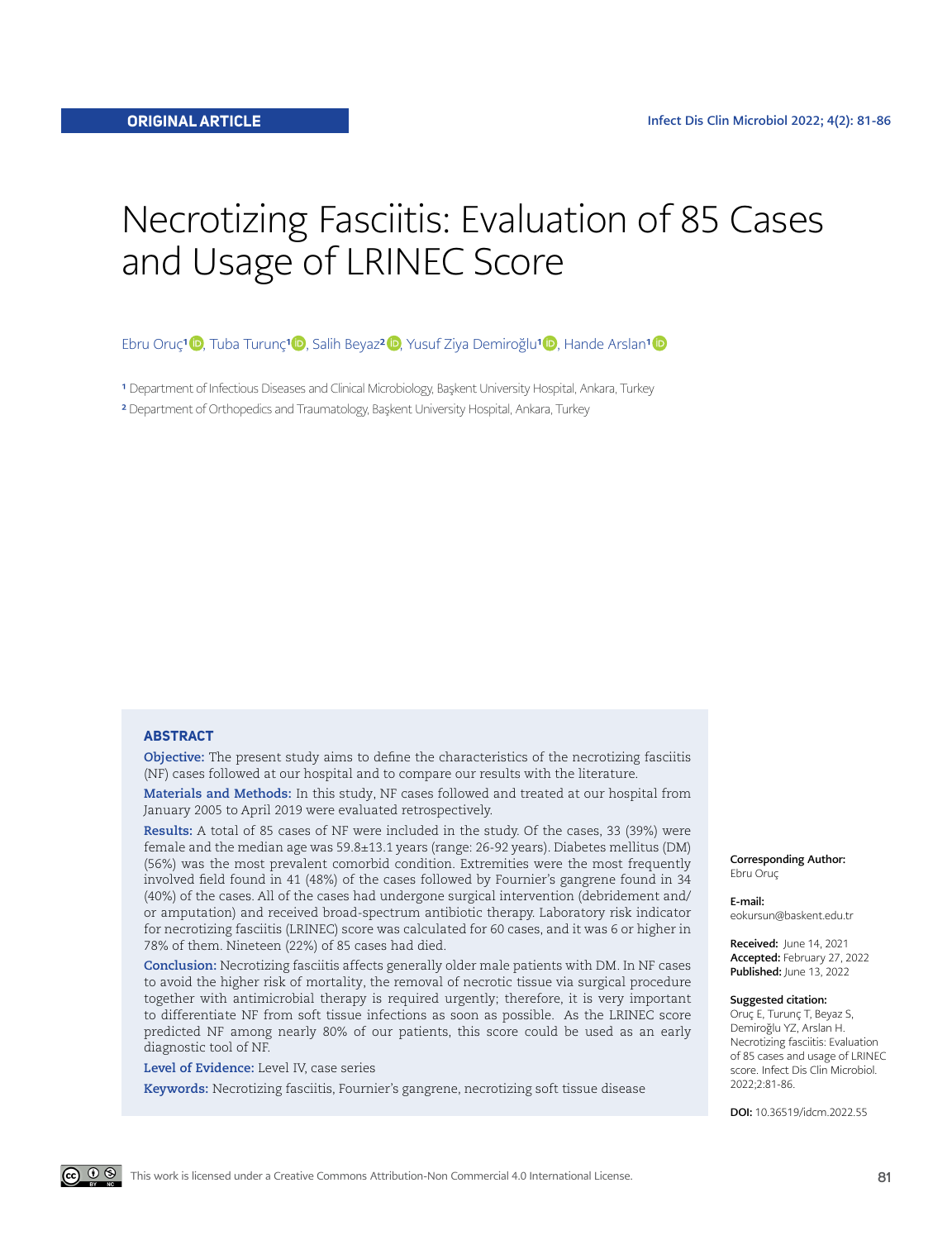#### **INTRODUCTION**

*N*ecrotizing fasciitis (NF), one of the necrotizing soft tissue infections, is an infection that primarily involves subcutaneous adipose ing soft tissue infections, is an infection that primarily involves subcutaneous adipose tissue, which consists of superficial fascia, vascular and neural structures, and involves in deep fascia and progresses with mortality (1). It may be difficult to differentiate NF from other non-NF complicated soft tissue infections at the early clinical phase. Early diagnosis needs a high index of suspicion and prompt surgical debridement combined with a broad spectrum of antibiotics is the only way to reduce mortality and morbidity. Surgical intervention should be performed as early as possible; all necrotic tissues should be debrided, and repeated debridement should be performed if necessary.

This study aimed to retrospectively scrutinize clinical characteristics, laboratory findings, complications and treatment outcomes of the cases followed at our hospital for NF and to compare the data with the literature.

# **MATERIALS AND METHODS**

#### Study Design and Participants

In the present study, all of the patients that had been followed and treated for NF between January

#### **HIGHLIGHTS**

- Diabetes mellitus (56%) was the most prevalent concomitant disease.
- In the present study, it was observed that extremity involvement was the most frequent followed by Fournier's gangrene.
- Laboratory risk indicator for necrotizing fasciitis (LRINEC) score of 6 and higher should be precisely evaluated in terms of hospitalization, surgical procedure, and close monitoring.
- LRINEC score was calculated in 60 cases, and it was 6 or higher in 78% of the cases. Nineteen (22%) of the cases died.
- Amputation is life-saving when sepsis and shock are in question in necrotizing fasciitis that involves extremities. Fifteen (18%) cases had undergone amputation and none of them died.

2005 and April 2019 at our hospital were retrospectively evaluated.

Diagnosis of NF was made by physical examination findings suggesting NF (fever, swelling, erythema, severe pain, dark skin, necrosis and presence of hemorrhagic bullae) and macroscopic findings consistent with NF (greyish-colored and necrotic fascia, muscular fascia that is easily decomposed with finger pressure and presence of a malodorous discharge) at the time of surgery and histopathological examination of a tissue sample obtained at the time of surgery.

Demographic information, clinical findings, laboratory results, laboratory risk indicators for necrotizing fasciitis (LRINEC) scores, surgical notes, histopathological examination and culture results of the patients are taken from electronic patient file records.

The cases were classified according to the LRINEC score (Table 1), which is a laboratory risk indicator score for necrotizing fasciitis, and probability for NF was assessed according to Table 2.

The Statistical Package for Social Sciences (SPSS) 17.0 (IBM Corp., Armonk, NY, USA)

was used for the statistical analysis of data. Measurements of categorical data were summarized as number and percentage, whereas measurements of continuous data were summarized as mean and standard deviation (and as median, minimum, and maximum where necessary).

This study was approved by Başkent University Institutional Review Board (Project no: KA20/350) and supported by Baskent University Research Fund.

Başkent University Ethical Committee for Research Studies approved the study with the decision number of 26319-2020.09.15.

## **RESULTS**

There were a total of 85 patients diagnosed with NF during the study period at our hospital. Thirty-three of those 85 cases were female and the overall mean age was 59.8±13.1 ranging between 26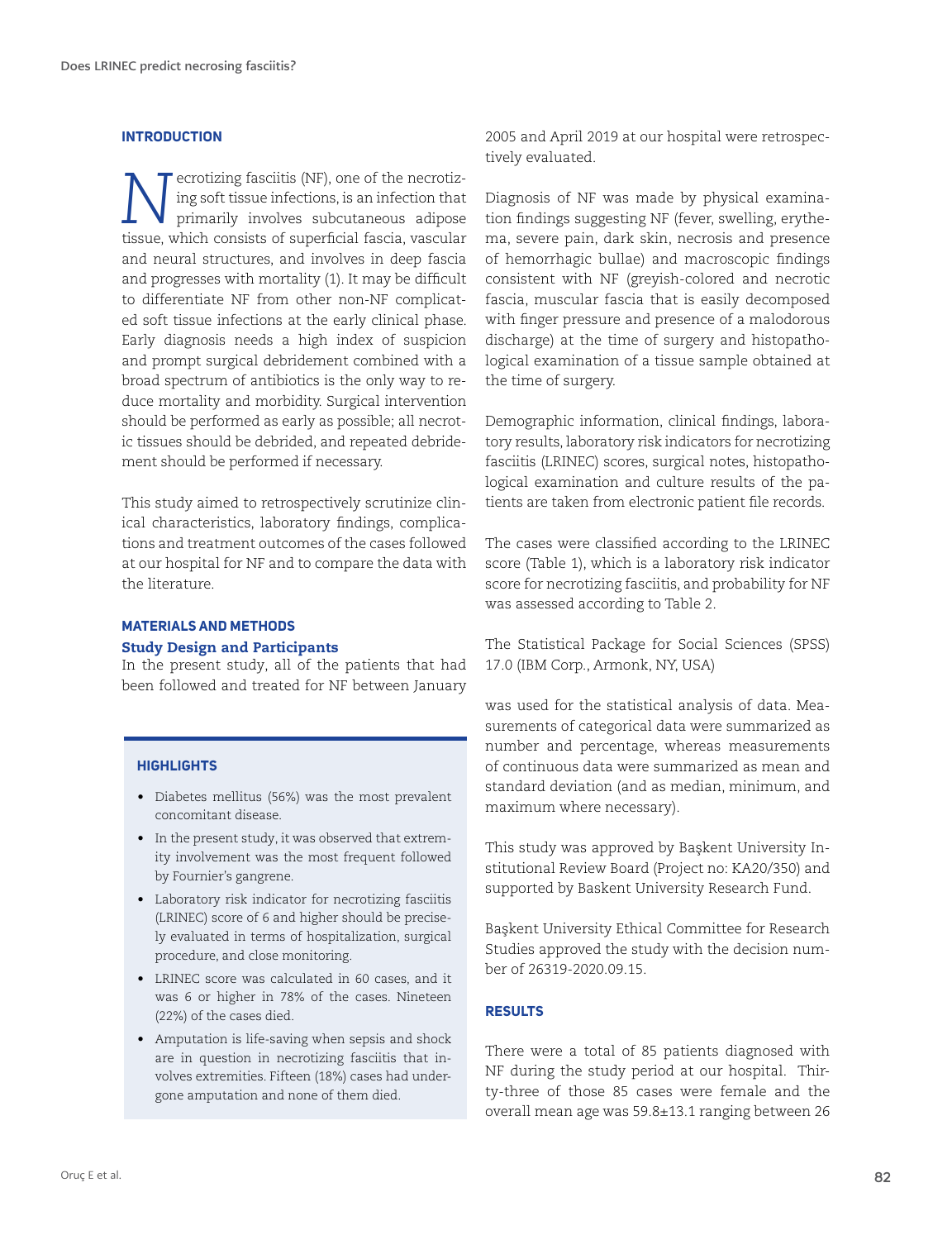| Value                                          | <b>LRINEC</b> score |  |
|------------------------------------------------|---------------------|--|
| C-reactive protein (mg/L)                      |                     |  |
| < 150                                          | 0                   |  |
| >150                                           | 4                   |  |
| White blood cell count (cell/mm <sup>3</sup> ) |                     |  |
| <15                                            | 0                   |  |
| $15 - 25$                                      | 1                   |  |
| $>25$                                          | $\overline{2}$      |  |
| Hemoglobin concentration (g/dL)                |                     |  |
| >13.5                                          | $\mathbf 0$         |  |
| $11 - 13.5$                                    | 1                   |  |
| < 11                                           | $\overline{2}$      |  |
| Sodium concentration (mmol/L)                  |                     |  |
| $\geq 135$                                     | 0                   |  |
| < 135                                          | $\overline{2}$      |  |
| Creatinine concentration (mg/dL)               |                     |  |
| ≤1.6                                           | 0                   |  |
| >1.6                                           | 2                   |  |
| <b>Glucose concentration (mg/dL)</b>           |                     |  |
| $≤180$                                         | 0                   |  |
| >180                                           | 1                   |  |

**Table 1.** Laboratory risk indicators for necrotizing fasciitis (LRINEC) score.

**Table 2.** Staging of necrotizing fasciitis according to LRINEC score.

| <b>Stage</b> | Score   | <b>Probability of necrotizing</b><br>fasciitis (%) |
|--------------|---------|----------------------------------------------------|
| Low          | 5>      | 50                                                 |
| Moderate     | $6 - 7$ | 50-75                                              |
| High         | >8      | >75                                                |

and 92 years. The most common presenting symptoms were redness (n=70, 82%), fever (n=54, 63%), swelling (n=51, 60%), and pain (n=27, 32%), whereas hyperemia (n=72, 85%), necrosis (n=39, 46%) and fever (n=28, 33%) were the most common physical examination findings. Demographic characteristics, anatomical involvement and treatment outcomes of the cases are demonstrated in Table 3.

Portal of entry of microorganism could not be defined in 76% of the cases, which were accepted as idiopathic NF.

In 49 cases (58%), NF was diagnosed by the combination of physical examination macroscopic appearance at surgery and histopathological examination.

Microbiological cultures of tissues obtained during surgery were available for 68 (80%) cases and growth was detected in 51 (75%) of them.

Multiple and single microorganisms were isolated in 20 (39%) and 31 (62%) of the cases, respectively, which were classified as Type I NF and Type II NF.

*Escherichia coli* (33%), enterococci (27%) and staphylococci (23%) were the most frequently isolated bacteria. More than half of the staphylococci were coagulase-negative.

The most frequently used antibiotic therapy was the combination of a carbapenem with glycopeptide (69%). Empirical antibiotic therapy was changed after getting the results of the antimicrobial susceptibility testing of bacteria that grow on tissue culture.

All of the laboratory tests needed to calculate the LRINEC score were available in only 60 (71%) of the cases on admission. According to the LRINEC score, 13 (22%), 12 (20%) and 35 (58%) of the cases were classified as low-risk, moderate-risk, and high-risk for having NF, respectively. Although the patients with higher LRINEC scores had higher mortality rates compared to the patients with lower LRINEC scores, the difference was not statistically significant.

### **DISCUSSION**

Necrotizing fasciitis is an infection known since Hippocrates and is characterized by rapidly progressive necrosis of the skin and soft tissue (2). Although the disease is seen at all ages and in both genders, it is more prevalent at the age of 50-60 years and in males (3) as consistent with our results.

Necrotizing fasciitis generally presents itself with pain, swelling and redness. Consistent with the literature (4), swelling, redness, fever and pain were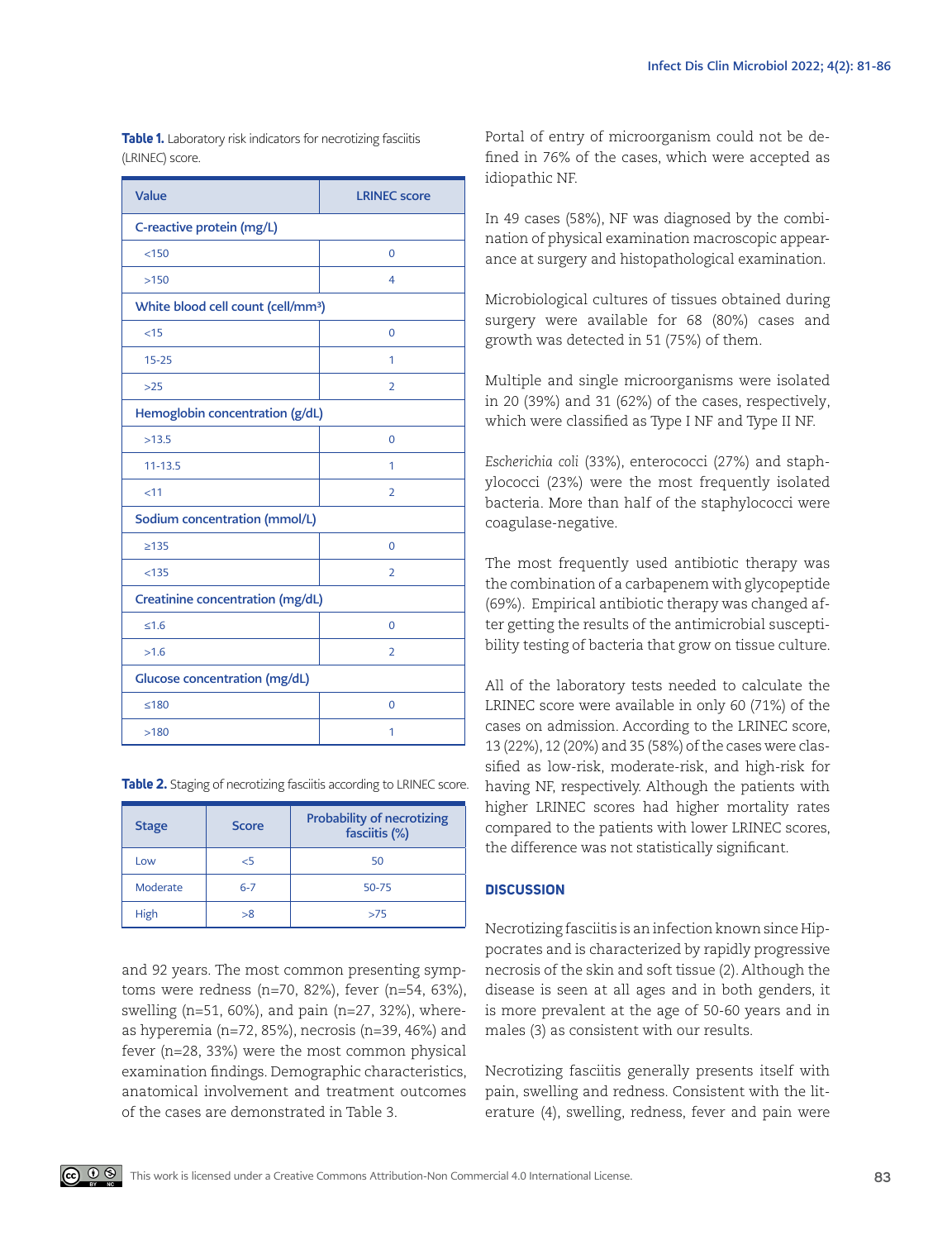|                                        | n (%)           |  |  |
|----------------------------------------|-----------------|--|--|
| Mean age                               | $59.8 \pm 13.1$ |  |  |
| <b>Gender (Female/Male)</b>            | 30/55           |  |  |
| <b>Concomitant disease/Facilitator</b> |                 |  |  |
| Diabetes mellitus (DM)                 | 48 (56%)        |  |  |
| Chronic Renal Insufficiency (CRI)      | 14 (16%)        |  |  |
| DM+CRI                                 | 8(9%)           |  |  |
| Trauma*                                | 20 (23%)        |  |  |
| Peripheral artery disease              | 9(11%)          |  |  |
| Malignancy                             | 10 (12%)        |  |  |
| Steroid use                            | 2(2%)           |  |  |
| <b>Site of involvement</b>             |                 |  |  |
| Extremity                              | 41 (49%)        |  |  |
| Fournier's gangrene **                 | 34 (40%)        |  |  |
| Abdomen                                | 8(9%)           |  |  |
| Gluteal                                | 2(2%)           |  |  |
| <b>Surgical procedure</b>              |                 |  |  |
| <b>Debridement</b>                     | 85 (100%)       |  |  |
| Debridement+colostomy                  | 5(6%)           |  |  |
| Amputation                             | 15 (18%)        |  |  |
| <b>Outcomes</b>                        |                 |  |  |
| Death                                  | 19 (22%)        |  |  |
| Healing with sequel                    | 15 (18%)        |  |  |
| Improvement                            | 51 (60%)        |  |  |

**Table 3.** Demographic characteristics, clinical involvement and treatment outcomes of the patients.

\*Injury: 7, Injection: 2, Surgical incision: 11 \*\*Perineum

the most common presenting symptoms also in our cases. Diabetes mellitus is the most frequent comorbid condition with NF and was reported from 15.2% to 71% of the NF cases in the previous studies (5). In the present study as well, the most common comorbidity was diabetes mellitus with a prevalence rate of 56%, which is similar to the literature.

An inciting event can not be detected in 45% of NF cases and these are called primary or idiopathic NF (6). If NF appears after a known etiology, then it is called secondary NF and usually occurs due to skin trauma (laceration, insect bite, improper injection, burn, or surgical incision), penetrating trauma, perirectal abscess, incarcerated hernia, and skin ulcer (7). Of our cases, 76% had idiopathic NF.

Necrotizing fasciitis usually involves the extremities (particularly lower extremities) and genital system (6). Necrotizing fasciitis that involves the genital system (perinea) is called Fournier's gangrene and is typically begins from the scrotal region in males and the labial region in females and rapidly spreads over perinea, gluteal and abdominal regions (9). In their studies, Liu et al. (9) and Turhan et al. (10) most frequently reported extremity involvement, whereas Vayvada et al. (6) most frequently reported perineal and inguinal region involvement. In our study, we observed that extremity involvement was the most frequent followed by Fournier's gangrene.

It is difficult to distinguish NF from other soft tissue infections in the early phase of the disease. Therefore, Wong et al. developed a laboratory risk indicator score for NF. Although the LRINEC scoring system is not specific, it is a quite sensitive method (11). The LRINEC score is a scoring system that measures the changes in these biochemical parameters and indicates the presence of NF based on the severity of sepsis (11). The highest score in this scoring system is 13. As is demonstrated in Table 2, cases are classified according to the LRINEC score as low-risk, moderate-risk and high-risk for NF. Positive predictive value and negative predictive value of LRINEC score of 6 or higher are 92% and 96% respectively (11). Based on the LRINEC score, 13 cases (22%) were in the low-risk, 12 cases (20%) were in the moderate-risk and 35 cases (58%) were in the high-risk class. In the present study, 47 (79%) of the cases with available LRINEC scores had a LRINEC score  $> 6$  (moderate and high-risk class). Su et al. reported that mortality is significantly higher in the patients with LRINEC scores of 6 or higher (12). Corbin et al. demonstrated that the risk of complication as well is higher in the patients with a LRINEC score of 6 or higher (5). When the deceased cases were evaluated according to the LRINEC score; it was determined that the LRINEC score could have not been calculated in two cas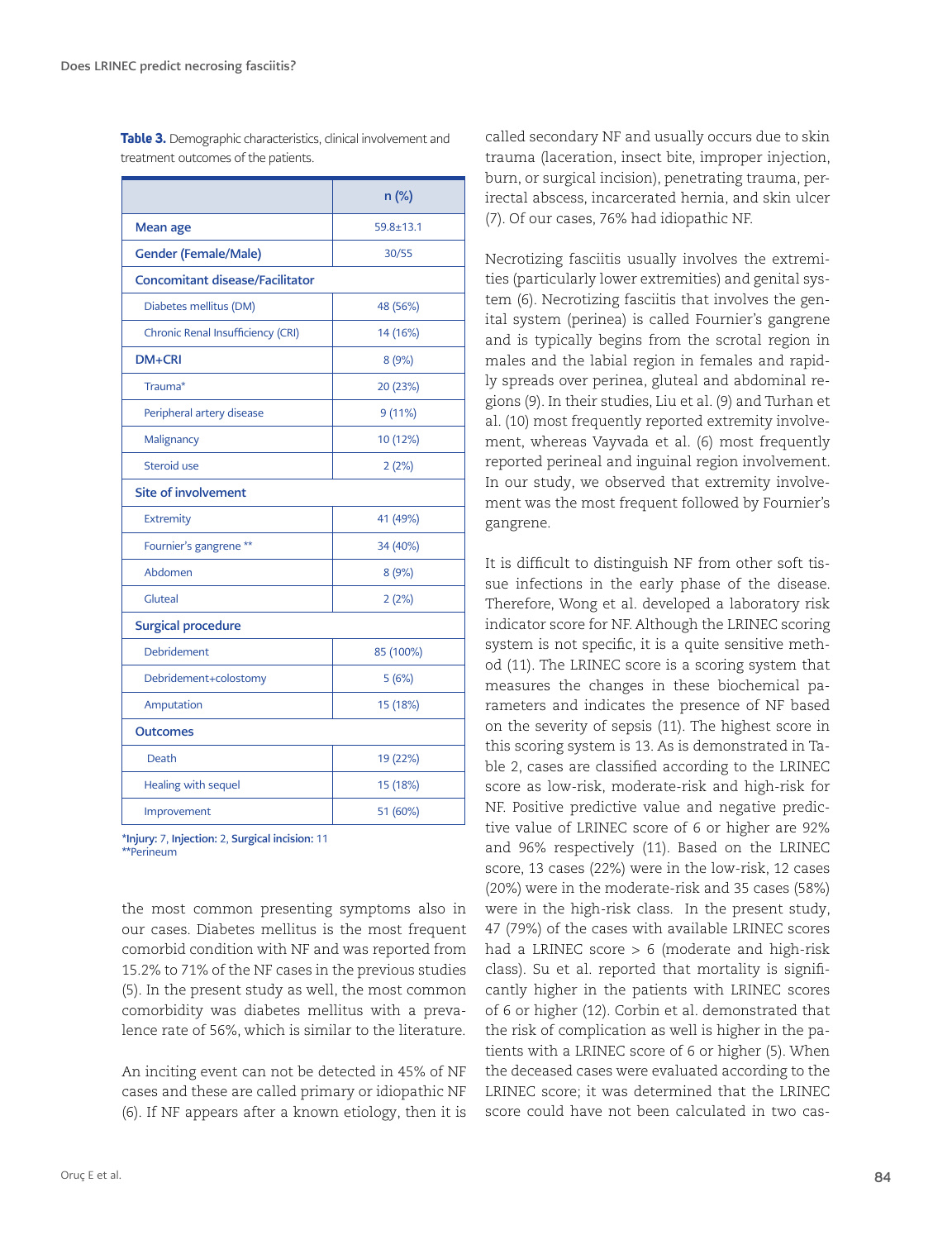es, whereas it was <5 (low risk) in two cases and > 8 (high-risk) in 5 cases. The LRINEC score might help predict mortality in NF. Cases with a LRINEC score of 6 and higher should be precisely evaluated in terms of hospitalization, surgical procedure, and close monitoring (11). LRINEC scoring is extremely beneficial in supporting diagnosis and estimating mortality and complications and we, therefore, think that this simple scoring system needs to be used in differentiating NF from other soft tissue infections in the patients admitted to the emergency room.

Early diagnosis, removal of necrotized tissue up to the intact tissue and performing repeated debridement, when necessary, broad-spectrum antibiotic therapy, adequate oxygenation of infected tissue together with adequate nutrition, and fluid and electrolyte support form the basis of the treatment in NF (13). Considering all potential microorganisms, broad-spectrum antibiotic therapy, which is also effective against anaerobic microorganisms, should be started as soon as possible in the treatment of NF after obtaining a sample for culture. For the empirical treatment of polymicrobial necrotizing fasciitis, antimicrobial therapy should be started including MRSA and aerobic and anaerobic bacteria (9). Piperacillin-tazobactam or carbapenem or the combination of ceftriaxone and metronidazole or the combinations of one of the fluoroquinolones and metronidazole with one of the glycopeptides, daptomycin and linezolid options should be used (9). Clindamycin in combination with penicillin is recommended in the treatment of monobacterial NF caused by Group A *Streptococcus.* Antibiotherapy may be rearranged based on the results of the culture. It was determined that the cases in our study had received broad-spectrum antibiotic therapy in the first 24 hours and the most used antibiotic therapy was the combination of carbapenems and glycopeptides (69%).

The most important part of treatment includes early and extensive surgical exploration and debridement of all necrotized tissues up to the well-vascularized tissue (14). Early surgical debridement within the first 24 hours after hospitalization favorably influences mortality (15). A single debridement is inadequate in case of progressed, resistant and

extensive infection; necrosis rapidly progresses and causes serious systemic toxicity, and therefore repeated debridement may be necessary. Although there are publications that recommend 24-48-hour intervals for repeated debridement, there is no definite consensus (6). In the present study, the mean number of debridement after hospitalization was 2.7 (range: 1-12). Amputation is lifesaving when sepsis and shock are in question in NF that involves extremities. In diabetic patients, it is a problem to perform extremity protective surgery in necrotizing infections of the lower extremity, given morbidities such as peripheral artery disease, immunosuppression and neuropathy. In these patients, high-level amputation or flap applications covering the large soft tissue defect with tendons and bone can be reduced with the use of the dermal regeneration matrix recommended by Narayanan and his friends (16). In our study 15 (18%) cases had undergone amputation and none of them died.

Nineteen (22%) of the cases included in the study died. Six of them had Fournier's gangrene, two cases developed NF in the abdominal region, and one case had NF in the extremity. It was observed that the general status of six cases with Fournier's gangrene was poor at admission and they were lost during the follow-up period because of sepsis, whereas one case died of acute cerebrovascular event and two cases died of nosocomial infection. Whilst the mortality rate was 22% in the present study, this rate was reported to be 14.3-43.3% in the studies from Turkey and 12.1-45.6% in the studies from abroad (3-6, 9, 10, 15, 17). We think that this low rate as compared to the literature results from early diagnosis because of suspecting NF in the cases and starting treatment (surgery and antibiotic) early, as well as keeping the infection under control by serial debridement procedures.

Since early diagnosis and treatment are lifesaving in this infectious disease with high mortality, we think that clinicians should know well about disease characteristics, should suspect NF, particularly in the elder patients with underlying disease such as diabetes mellitus and chronic renal insufficiency, and should make the differential diagnosis of the disease from other soft tissue infections using also LRINEC score.